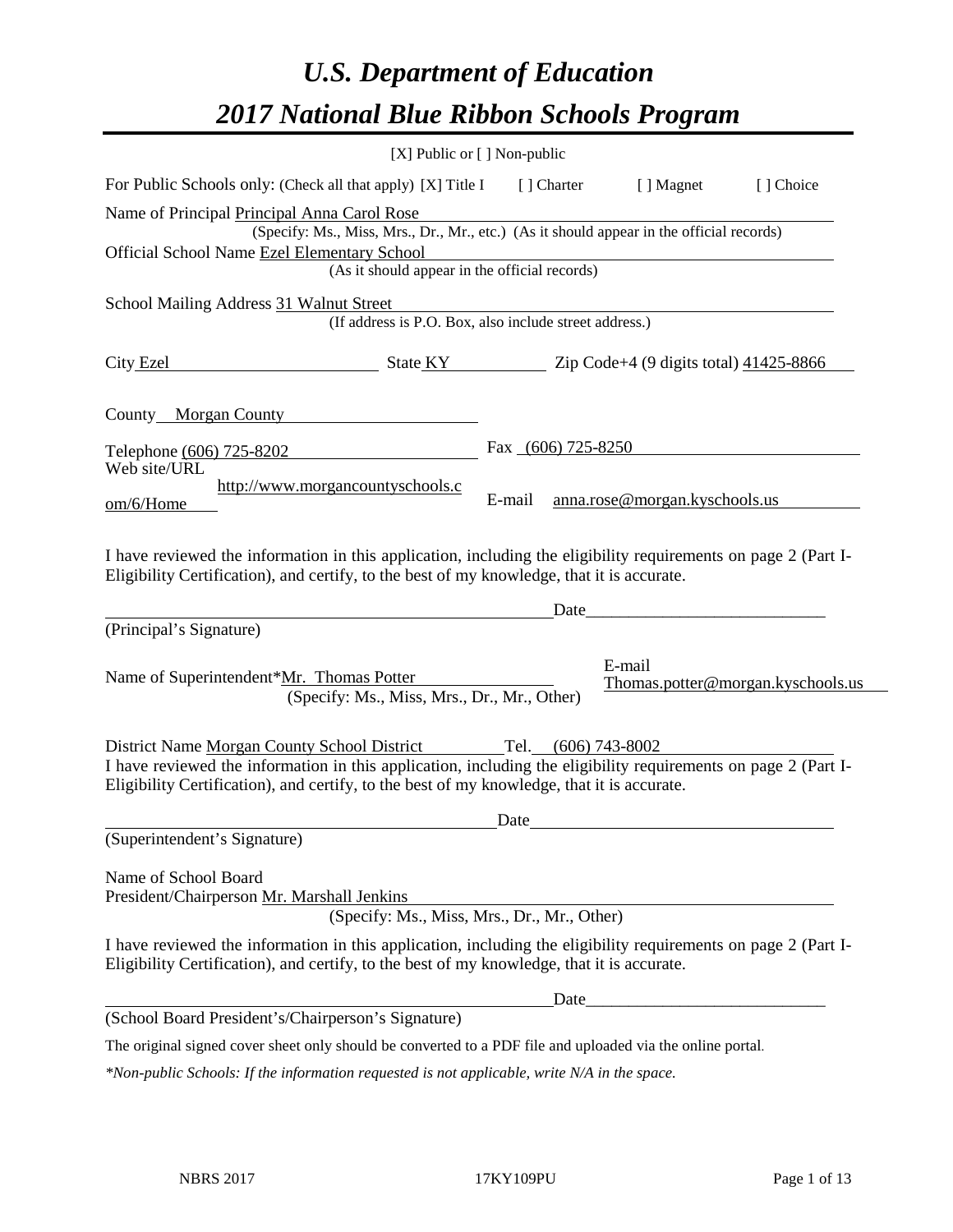## **Part I – Eligibility Certification**

The signatures on the first page of this application (cover page) certify that each of the statements below, concerning the school's eligibility and compliance with U.S. Department of Education and National Blue Ribbon Schools requirements, are true and correct.

- 1. The school configuration includes one or more of grades K-12. (Schools on the same campus with one principal, even a K-12 school, must apply as an entire school.)
- 2. All nominated public schools must meet the state's performance targets in reading (or English language arts) and mathematics and other academic indicators (i.e., attendance rate and graduation rate), for the all students group and all subgroups, including having participation rates of at least 95 percent using the most recent accountability results available for nomination.
- 3. To meet final eligibility, all nominated public schools must be certified by states prior to September 2017 in order to meet all eligibility requirements. Any status appeals must be resolved at least two weeks before the awards ceremony for the school to receive the award.
- 4. If the school includes grades 7 or higher, the school must have foreign language as a part of its curriculum.
- 5. The school has been in existence for five full years, that is, from at least September 2011 and each tested grade must have been part of the school for the past three years.
- 6. The nominated school has not received the National Blue Ribbon Schools award in the past five years: 2012, 2013, 2014, 2015, or 2016.
- 7. The nominated school has no history of testing irregularities, nor have charges of irregularities been brought against the school at the time of nomination. The U.S. Department of Education reserves the right to disqualify a school's application and/or rescind a school's award if irregularities are later discovered and proven by the state.
- 8. The nominated school has not been identified by the state as "persistently dangerous" within the last two years.
- 9. The nominated school or district is not refusing Office of Civil Rights (OCR) access to information necessary to investigate a civil rights complaint or to conduct a district-wide compliance review.
- 10. The OCR has not issued a violation letter of findings to the school district concluding that the nominated school or the district as a whole has violated one or more of the civil rights statutes. A violation letter of findings will not be considered outstanding if OCR has accepted a corrective action plan from the district to remedy the violation.
- 11. The U.S. Department of Justice does not have a pending suit alleging that the nominated school or the school district as a whole has violated one or more of the civil rights statutes or the Constitution's equal protection clause.
- 12. There are no findings of violations of the Individuals with Disabilities Education Act in a U.S. Department of Education monitoring report that apply to the school or school district in question; or if there are such findings, the state or district has corrected, or agreed to correct, the findings.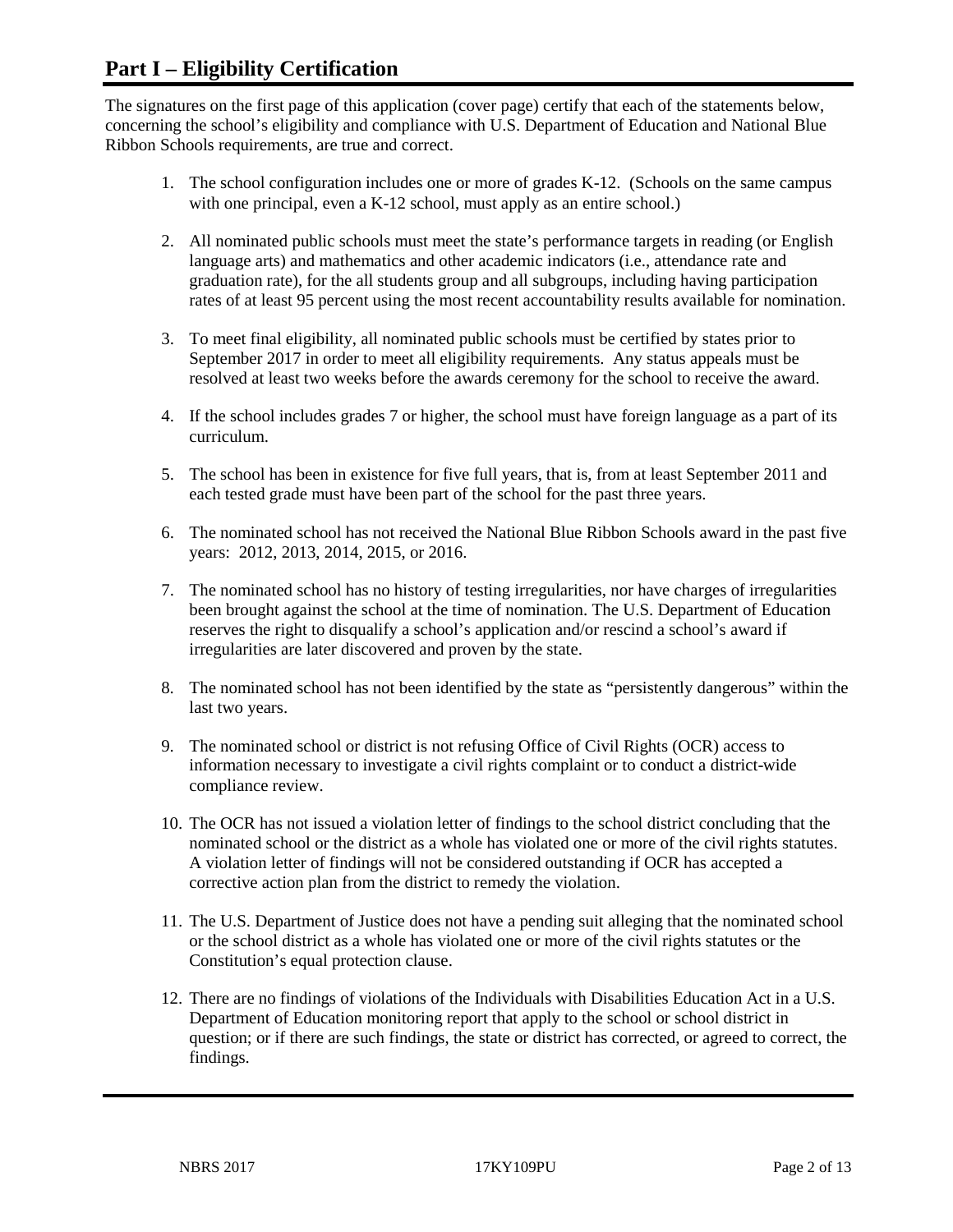# **PART II - DEMOGRAPHIC DATA**

**Data should be provided for the most recent school year (2016-2017) unless otherwise stated.** 

#### **DISTRICT**

1. Number of schools in the district  $\frac{4}{4}$  Elementary schools (includes K-8) (per district designation): 1 Middle/Junior high schools 1 High schools 0 K-12 schools

6 TOTAL

**SCHOOL** (To be completed by all schools)

2. Category that best describes the area where the school is located:

[] Urban or large central city [ ] Suburban with characteristics typical of an urban area [ ] Suburban [ ] Small city or town in a rural area [X] Rural

3. Number of students as of October 1, 2016 enrolled at each grade level or its equivalent in applying school:

| Grade                           | # of         | # of Females | <b>Grade Total</b> |
|---------------------------------|--------------|--------------|--------------------|
|                                 | <b>Males</b> |              |                    |
| <b>PreK</b>                     | 0            | 0            | 0                  |
| K                               | 10           | 11           | 21                 |
| $\mathbf{1}$                    | 23           | 5            | 28                 |
| $\boldsymbol{2}$                | 10           | 10           | 20                 |
| 3                               | 9            | 9            | 18                 |
| 4                               | 13           | 13           | 26                 |
| 5                               | 16           | 15           | 31                 |
| 6                               | 0            | 0            | 0                  |
| 7                               | 0            | 0            | 0                  |
| 8                               | 0            | 0            | 0                  |
| 9                               | 0            | 0            | 0                  |
| 10                              | 0            | 0            | 0                  |
| 11                              | 0            | 0            | 0                  |
| 12 or higher                    | 0            | 0            | 0                  |
| <b>Total</b><br><b>Students</b> | 81           | 63           | 144                |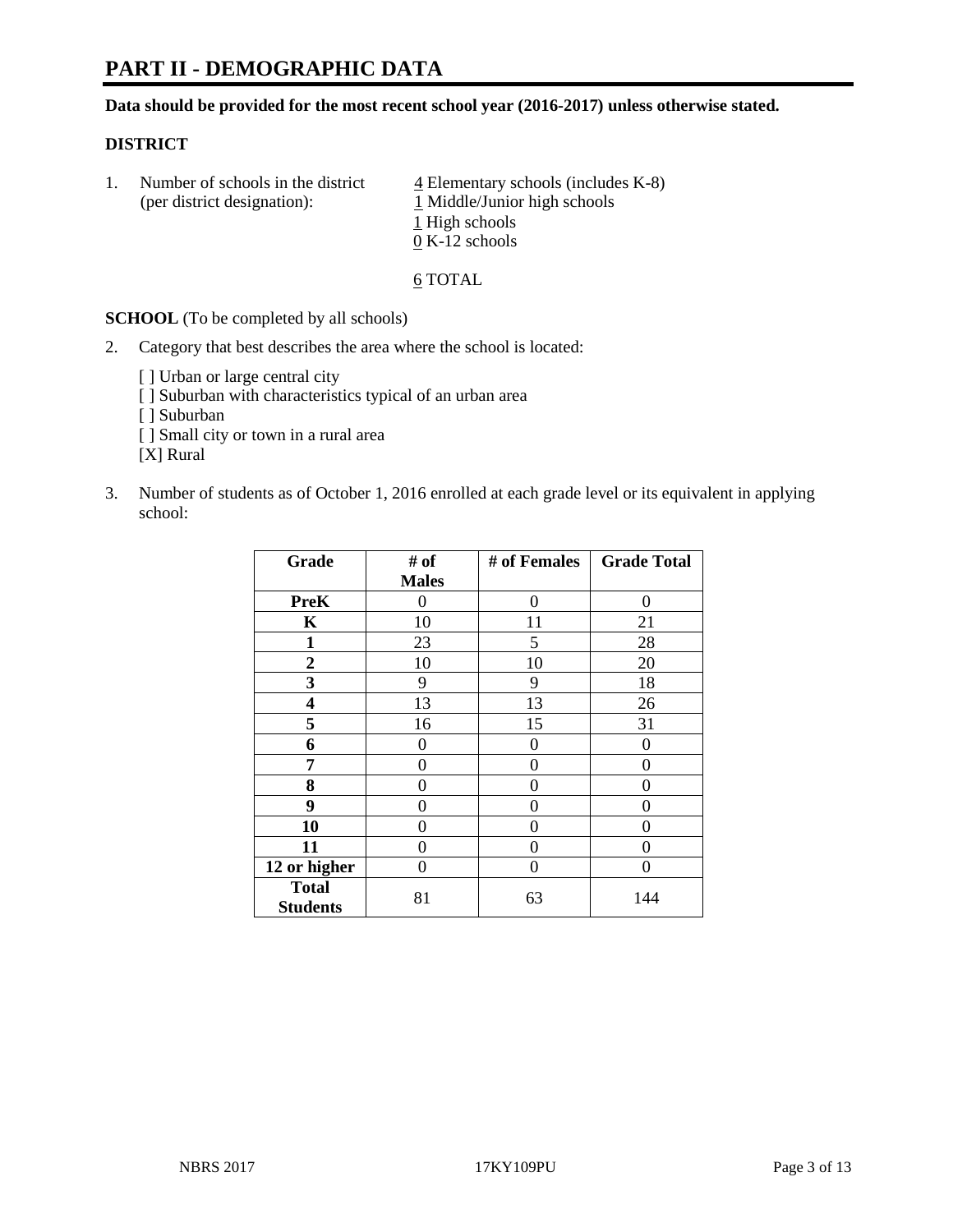the school: 0 % Asian

4. Racial/ethnic composition of  $\qquad \qquad \underline{0}$  % American Indian or Alaska Native 1 % Black or African American 0 % Hispanic or Latino 0 % Native Hawaiian or Other Pacific Islander 98 % White 1 % Two or more races **100 % Total**

(Only these seven standard categories should be used to report the racial/ethnic composition of your school. The Final Guidance on Maintaining, Collecting, and Reporting Racial and Ethnic Data to the U.S. Department of Education published in the October 19, 2007 *Federal Register* provides definitions for each of the seven categories.)

5. Student turnover, or mobility rate, during the 2015 – 2016 school year: 8%

This rate should be calculated using the grid below. The answer to (6) is the mobility rate.

| <b>Steps For Determining Mobility Rate</b>    | Answer |  |
|-----------------------------------------------|--------|--|
| (1) Number of students who transferred to     |        |  |
| the school after October 1, 2015 until the    | 6      |  |
| end of the 2015-2016 school year              |        |  |
| (2) Number of students who transferred        |        |  |
| from the school after October 1, 2015 until   | 6      |  |
| the end of the 2015-2016 school year          |        |  |
| (3) Total of all transferred students [sum of | 12     |  |
| rows $(1)$ and $(2)$ ]                        |        |  |
| (4) Total number of students in the school as | 156    |  |
| of October 1, 2015                            |        |  |
| (5) Total transferred students in row (3)     | 0.077  |  |
| divided by total students in row (4)          |        |  |
| $(6)$ Amount in row $(5)$ multiplied by 100   | 8      |  |

6. English Language Learners (ELL) in the school:  $0\%$ 

0 Total number ELL

Specify each non-English language represented in the school (separate languages by commas):

- 7. Students eligible for free/reduced-priced meals: 81 % Total number students who qualify: 117
- 8. Students receiving special education services: 21 %

31 Total number of students served

Indicate below the number of students with disabilities according to conditions designated in the Individuals with Disabilities Education Act. Do not add additional conditions. It is possible that students may be classified in more than one condition.

| 3 Autism                              | $\underline{0}$ Orthopedic Impairment   |
|---------------------------------------|-----------------------------------------|
| 0 Deafness                            | 2 Other Health Impaired                 |
| 0 Deaf-Blindness                      | 0 Specific Learning Disability          |
| 0 Emotional Disturbance               | 11 Speech or Language Impairment        |
| $\underline{0}$ Hearing Impairment    | 0 Traumatic Brain Injury                |
| 9 Mental Retardation                  | 0 Visual Impairment Including Blindness |
| $\underline{0}$ Multiple Disabilities | <b>6</b> Developmentally Delayed        |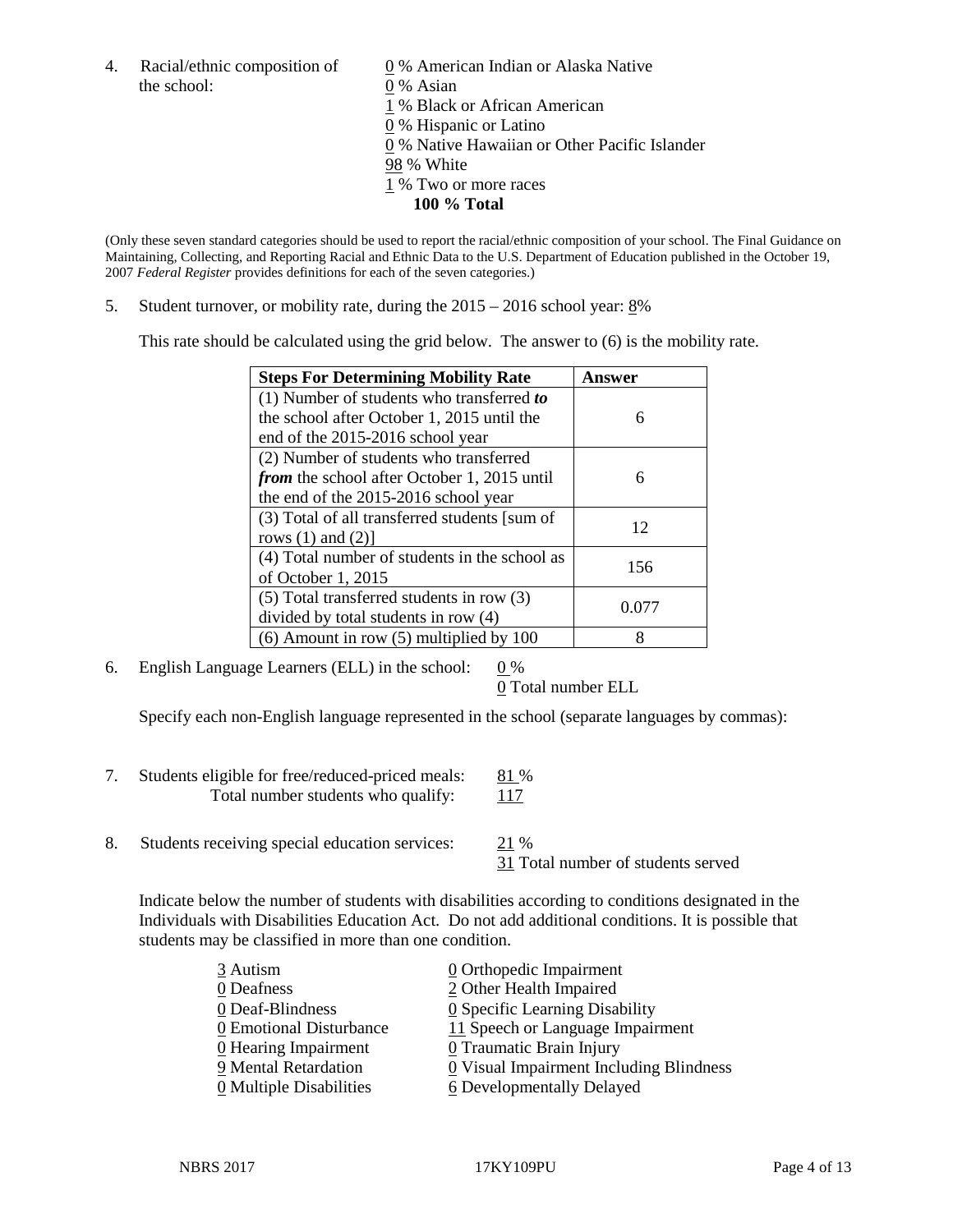- 9. Number of years the principal has been in her/his position at this school: 16
- 10. Use Full-Time Equivalents (FTEs), rounded to nearest whole numeral, to indicate the number of school staff in each of the categories below:

|                                        | <b>Number of Staff</b> |
|----------------------------------------|------------------------|
| Administrators                         |                        |
| Classroom teachers including those     |                        |
| teaching high school specialty         | 8                      |
| subjects                               |                        |
| Resource teachers/specialists/coaches  |                        |
| e.g., reading, math, science, special  | 2                      |
| education, enrichment, technology,     |                        |
| art, music, physical education, etc.   |                        |
| Paraprofessionals under the            |                        |
| supervision of a licensed professional | 4                      |
| supporting single, group, or classroom |                        |
| students.                              |                        |
| Student support personnel              |                        |
| e.g., guidance counselors, behavior    |                        |
| interventionists, mental/physical      |                        |
| health service providers,              |                        |
| psychologists, family engagement       |                        |
| liaisons, career/college attainment    |                        |
| coaches, etc.                          |                        |

- 11. Average student-classroom teacher ratio, that is, the number of students in the school divided by the FTE of classroom teachers, e.g.,  $22:1$  141:1
- 12. Show daily student attendance rates. Only high schools need to supply yearly graduation rates.

| <b>Required Information</b> | 2015-2016 | 2014-2015 | 2013-2014 | 2012-2013 |     |
|-----------------------------|-----------|-----------|-----------|-----------|-----|
| Daily student attendance    | 95%       | 95%       | 96%       | 95%       | 95% |
| High school graduation rate | 0%        | 0%        | 0%        | 9%        | 0%  |

#### 13. **For high schools only, that is, schools ending in grade 12 or higher.**

Show percentages to indicate the post-secondary status of students who graduated in Spring 2016.

| <b>Post-Secondary Status</b>                  |    |
|-----------------------------------------------|----|
| Graduating class size                         |    |
| Enrolled in a 4-year college or university    | 0% |
| Enrolled in a community college               | 0% |
| Enrolled in career/technical training program | 0% |
| Found employment                              | 0% |
| Joined the military or other public service   | 0% |
| )ther                                         |    |

14. Indicate whether your school has previously received a National Blue Ribbon Schools award. Yes X No

If yes, select the year in which your school received the award. 2010

15. In a couple of sentences, provide the school's mission or vision statement.

We believe all students can learn regardless of their previous academic performance, socio-economic status, race, physical condition, or gender.

16. **For public schools only**, if the school is a magnet, charter, or choice school, explain how students are chosen to attend.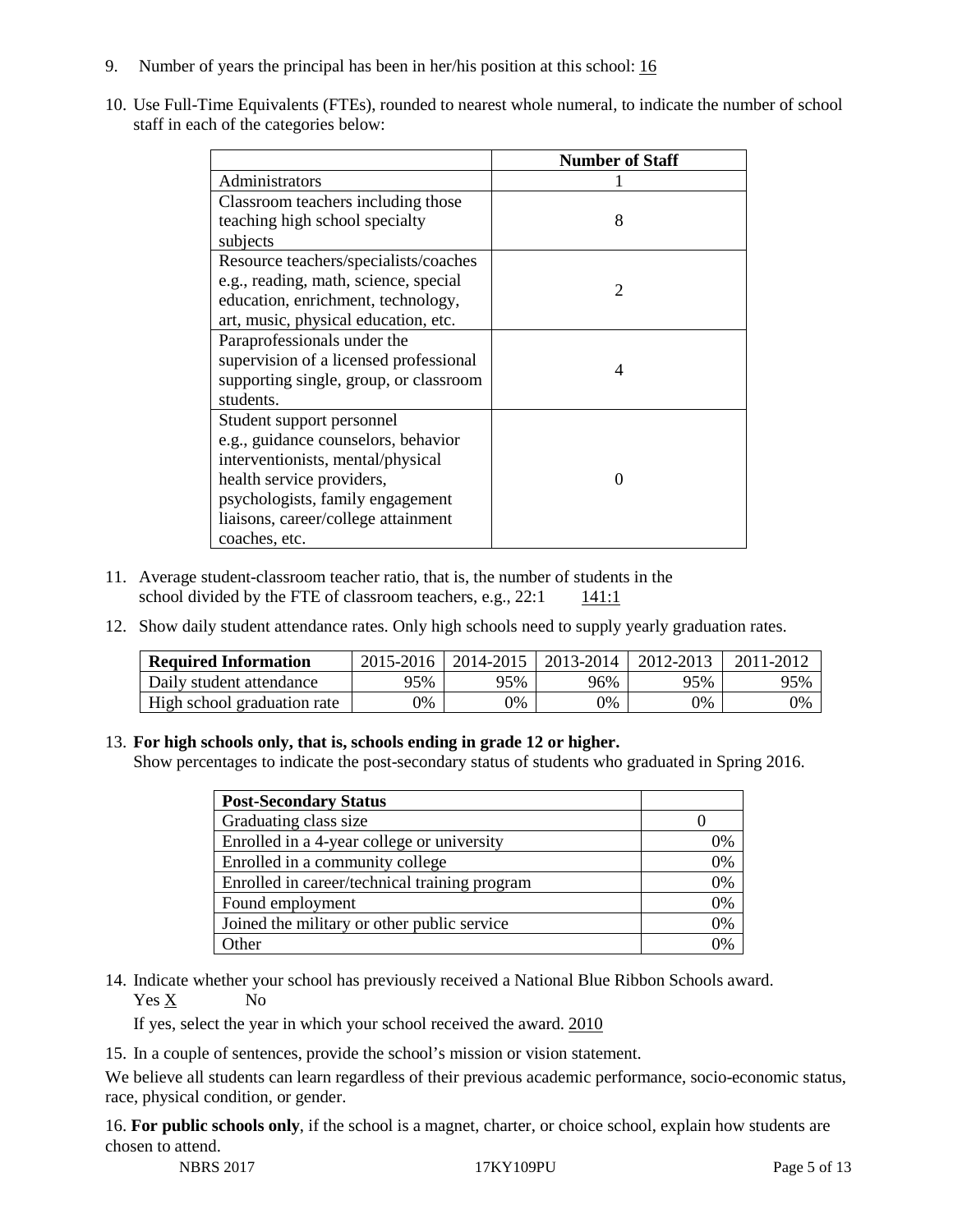# **PART III – SUMMARY**

Ezel Elementary School is one of four elementary schools in Morgan County District. Ezel Elementary is located in Ezel, Kentucky. Our school is nestled in a rural agriculture community in the heart of Eastern Kentucky's Appalachian Mountains. Our school was built in 1981 and has been recently renovated. We currently serve approximately one hundred and fifty students, kindergarten through fifth grade. The population consists of eighty one percent of students eligible for the free and reduced lunch program, also twenty three percent of students are serviced under the Special Needs Program. A significant number of our students come from low income families and are living in non-traditional homes. Occupations in the area are manufacturing, farming, and professional careers.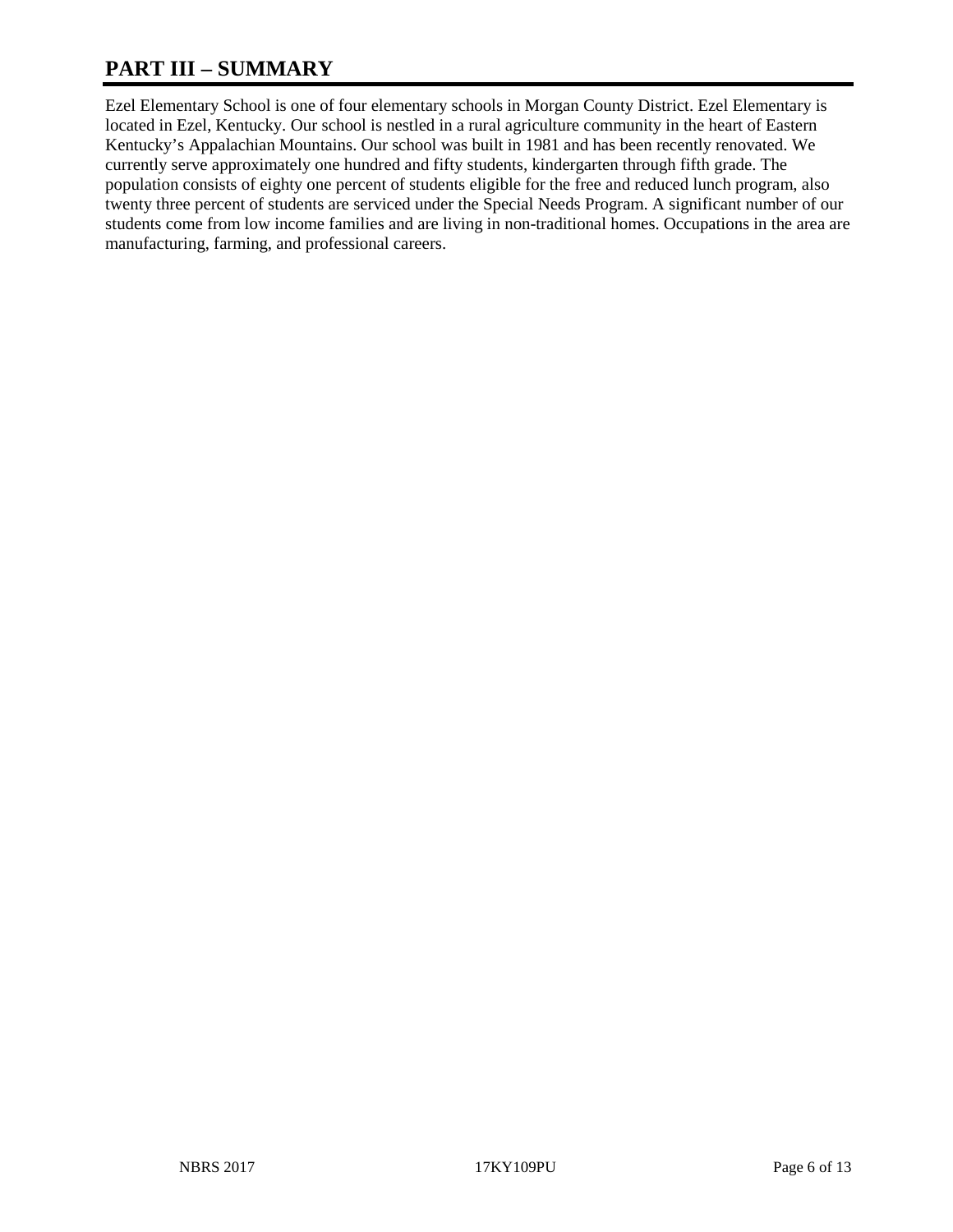## **1. Core Curriculum:**

Ezel Elementary's Curriculum is based on Kentucky Academic Standards. Staff members routinely examine and amend our school curriculum as needed to ensure rigorous instruction occurs from kindergarten through fifth grade. The continuous focus on our curriculum is the link to achieve success for all learners. Teachers are held accountable through monitoring of lesson plans, and walk-throughs by principal, daily formative assessments, summative assessments, and common assessments. The key to our strong instructional program is going above and beyond the textbook. We use a wide variety of resources for each subject area in to meet the needs of our students and teach at a high level that will impact student proficiency.

We believe reading is the primary foundation for life-long learners that will continue to support all other academic areas. Reading is integrated into all content areas throughout the instruction focusing on phonics, phonemic awareness, vocabulary, word recognition, comprehension and fluency. We use a consistent reading series throughout all grade levels, along with supplementing from other sources, including Reading Coach Books, Ready Common Core, Read Works, and online sources as well. Instruction is delivered in a variety of engaging learning and teaching strategies including cooperative learning, guided instruction, whole and small group, peer tutoring, world wall, repeated reading strategies, and phonemic strategies.

Language arts instruction is a necessity for effectively communicating thoughts and ideas across the curriculum. At the primary level, the focus of our writing program is on acquiring basic writing skills, which are refined as the student progresses. The application of writing skills is applied through the writing process. We focus on traits of good writing, which include: focus/ideas, organization, voice, effective sentences and paragraphs, word choice, development and conventions. Students are expected to effectively communicate knowledge in content area writing as well as through short answer and extended responses. Our goal is to create independent writers who can express themselves through authentic writing experiences such as on demand writing. We teach writing using online sources and prompts from other teacher resource material. Students are taught the process of writing in all content areas, and how to self- assess and use peer review for feedback.

Mathematic classes are language rich environments, where math terminology is used in context on a regular basis both in discussions, and writing. We place a strong emphasis on building basic skills/concepts and applying problem-solving strategies to real world situations. Teachers use a variety of strategies that include explicit instruction and timing, daily re-looping of previously learned material, peer tutoring, cooperative learning, modeling, think aloud, visual representations, instructional games, and scaffolding instruction. We also use a wide variety of teaching resources and online resources. Students are assessed daily with formative assessments to monitor their progress and plan instruction.

Science instruction consist of a variety of resources ensure that we are teaching background knowledge and promoting the Next Generation Science Standards. Students are given the opportunities to use inquiry to guide their thinking. Teachers use a variety of strategies such as hands on learning with follow up work, peer to peer, real-life scenarios, notebooks and journaling, effective questioning, modeling, documented based questioning, projects, projects, videos, and guest speakers. Our school uses claims, evidence, and reasoning approach to science to teach our students to make claims and use evidence and background knowledge to support their decision.

Social studies instruction is taught in accordance with Kentucky Academic Standards in the area of history, geography, economics, civics and culture/society. Lessons are woven throughout the curriculum following a logical sequence. Specific time is schedule for social studies instruction as well as integrated throughout all content areas. Teachers implement inquiry based as well as direct instruction to engage students in collaborative civic spaces. Units are developed with implementation of evaluating sources using evidence as well as inquires and questions to engage student learning. Our social studies curriculum domains are spiraled and reviewed throughout the content, exposing students to content through sources such as, trade books, Career Day events, art and music integration, creative writing assignments, current events, online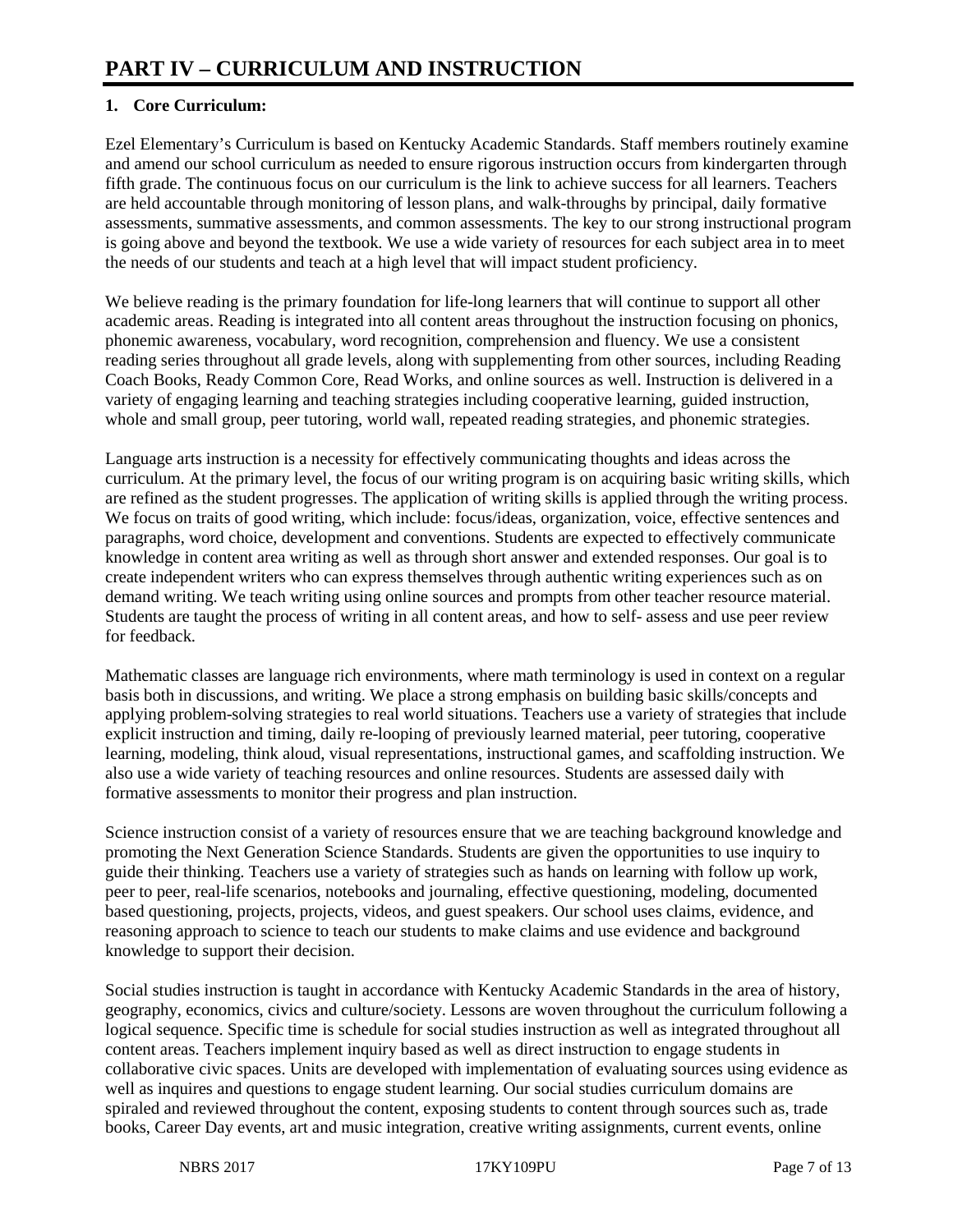interactive sites, guest speakers, artists, daily discussions, and character education activities. Intermediate students participate in leadership roles within the classroom.

## **2. Other Curriculum Areas:**

Visual and performing arts instruction including dance, media, arts, music, theatre, and visual art are taught in accordance with the Kentucky Academic Standards. Our program is designed to enhance students' knowledge and understanding of the art process through participation in the arts. Due to changes in budgeting, our students receive visual and performing art instruction from the classroom teacher. Visual and performing art lessons are taught two to three times a week in grades kindergarten through fifth grade and are integrated into all content areas. Students are given the opportunity to become involved in performing arts through workshops, plays, community based art contest, guest artists, schools programs, field trips and student project displays. Student workshops are designed to allow them to explore a variety of musical instruments. Opportunities are provided for students to participate in music, performing and visual arts pertaining to Chinese Culture. Student products from visual arts are displayed throughout the school. Students are given the opportunity to react to each performance and critic their performance through the use of reflective journals. Various websites are used to incorporate dance and music into the physical education program, as well as other content areas.

Physical education, health, and nutrition are taught accordance to Kentucky Academic Standards and are implemented school wide. Our health education program provides opportunities for all students to become health literate by practicing the skills embedded in the National Health Education Standards. These standards establish, promote and support health-enhancing behaviors for students. Students have been given opportunities to be involved and participate in physical education, health, and nutrition. Our health and nutrition lessons are taught two-three days per week in grades kindergarten through fifth grade and are also integrated into all content areas. In addition, students receive one hundred and fifty minutes of structured physical education on a weekly basis. Our school uses Totally Awesome Health, My Plate, Go Noodle, take 10, and Drumtastics. This curriculum is supplemented by various health and nutrition programs. Our Family Resource Center provides programs such as Too Good for Drugs, anti-bullying education classes, health and safety programs, and numerous quest speakers are also scheduled. Health classes are provided as part of our curriculum through our local extension office with a certified nutritionist. CPR and first aid workshops are provided to students by students from the county's high school vocational technical school.

Ezel's foreign language program is implemented in partnership with the University of Kentucky Confucius Institute. Our program has been in place since 2014. Our first year began with fourth and fifth grade students participating in language and culture instruction. Our program now provides language and culture instruction to all students', kindergarten through fifth grade, three times a week for thirty-minutes sessions. Our expectations are for students to begin their exposure to foreign language classes at an early age which helps facilitate their language processing abilities and exposure to world culture.

Technology is incorporated and takes an active role in classroom instruction. Chrome Books, Interactive SMART boards, computer lab, document cameras and various internet educational websites are utilized daily to actively engages student involvement. A wide variety of programs and interactive sites are used throughout the content area to enhance instruction.

### **3. Instructional Methods, Interventions, and Assessments:**

Ezel Elementary's instructional methods are used to meet the diverse and individual needs of all students and to achieve instructional goals. Our main goal is to understand where the students are academically through universal screeners, formative, and summative assessments. Teachers then plan instructional strategies to accommodate individual needs in order to ensure all students are performing at proficiency. Teachers use multi-model approaches to instruction, make connections between lessons and real-life experiences, provide hands on opportunities, and use student/discovery as often as possible. Teachers use effective questioning techniques to enhance critical thinking skills and KEGAN strategies with peer tutoring for cooperative learning. Lessons are tiered so all student needs are being met. Immediate feedback is given with opportunities to clarify misconceptions and correct student work. Structured learning centers provide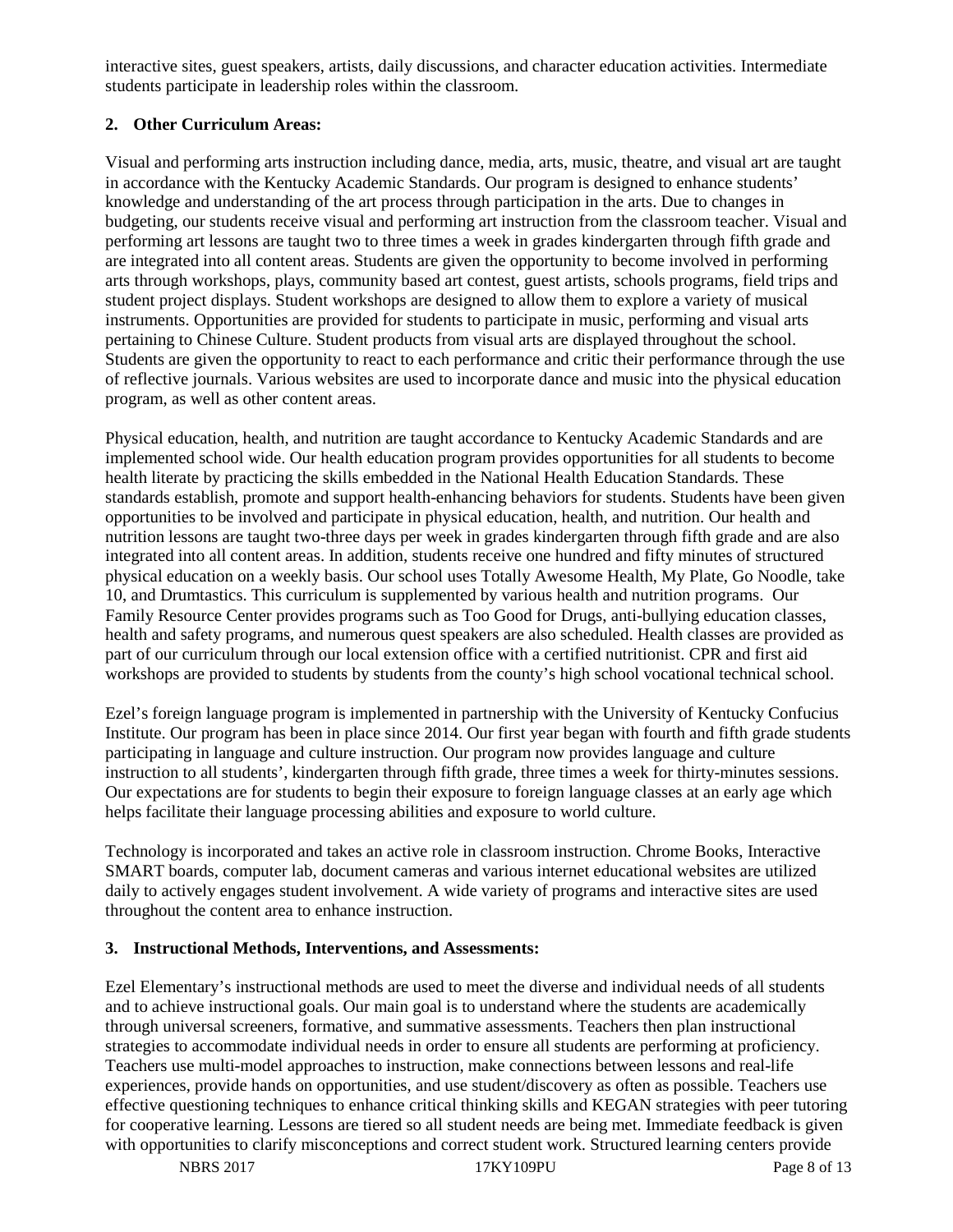struggling students with individual attention they need, in addition to providing enrichment for higher level students.

Various direct instructional methods are used to meet the diverse and individual needs of students and to achieve instructional goals. At Ezel Elementary differentiated instruction is centered around the idea of meeting individual student needs where they are academically. Small groups are ever-changing based on needs. Each student group is provided supplemental material and instruction, as well as, enrichment opportunities to challenge high-level students.

Ezel's Response-to-Intervention model is a strength for our student success. School wide Response-to-Intervention is intentionally scheduled daily. Our tiered instructional model varies on several different dimensions according to analysis of what the data has shown for each individual student, and the severity of the student's struggles. Our Response-to-Intervention process consist of three tiers that students participate in on a daily basis. All students will receive instruction with Tier I, small groups of students are rotated through Tier II and one-on-one is the focus of Tier III. Enrichment intervention is also provided daily. All students receive the Response-to-Intervention Program daily in some capacity. Differentiated instruction is provided throughout our daily instruction and included in our intervention program.

Teachers at Ezel Elementary demonstrate high quality teaching that is intentional and congruent with learning goals that align to Kentucky Standards. Teachers feel that collaboration is a vital part of classroom success. Planning and implementing instruction through analyzing formative and summative assessments drives classroom instruction. Students are assessed before, during and after units to ensure mastery of learning content. Scaffold instruction based upon student's prior knowledge and daily formative assessments drives direct instruction. Some of our methods of instruction include: drill and practice, graphic organizers, high level questioning and discussion techniques, ongoing feedback, mastery learning, role playing, peer conferencing, and daily use of formative and summative assessments to track student progress and mastery of content.

At Ezel Elementary student data from various assessments are analyzed to track student progress towards proficiency of performance on assessments. At the beginning of the school year teachers are given student data folders from the previous year. Our principal is very knowledgeable about each individual student and their performance from the previous year. Teachers meet with the principal to identify Response-to-Intervention groups based on previous performance level. As an indicator of where their academic level is coming into the new school year. Teachers establish this data along with universal screeners and common assessments which are compiled to form flexible Response-to-Intervention groups as a baseline for student interventions. In addition to this, teachers meet in Professional Learning Committees to create common assessments in math and reading that will be given periodically to track students. Students take ownership of their learning by tracking their own assessment data on a school-wide data wall. Students are given access to view data folders and to self-monitor at any time.

Along with formative assessment, during daily instruction, teachers model how to respond to a variety of written responses such as short answer and extended responses, and daily authentic writing activities. As well as, immediate feedback, where students are given the opportunity to redo or improve their quality of work. Summative assessments are given at the end of each instructional unit.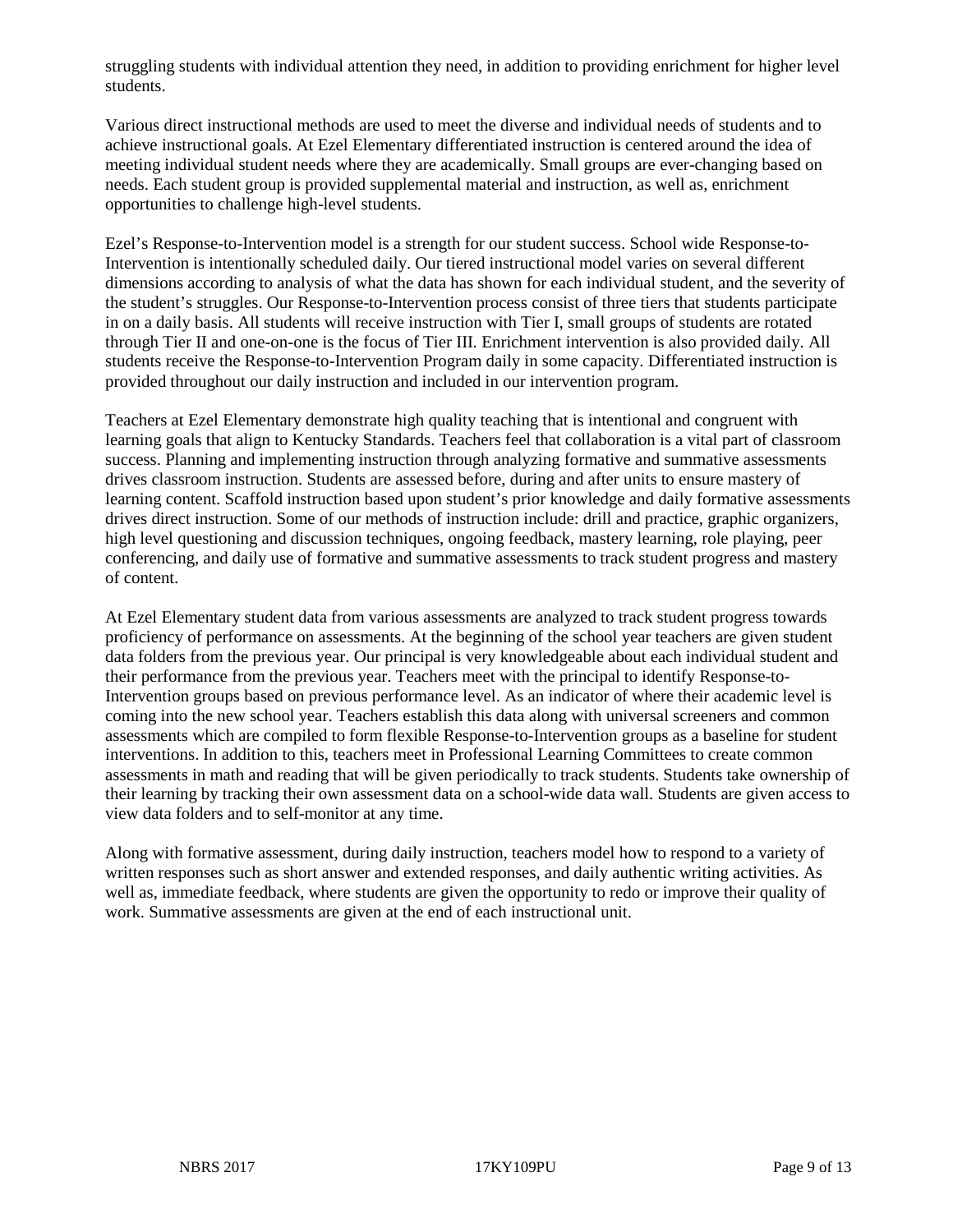## **1. School Climate/Culture:**

We believe at Ezel Elementary our school's strength comes from the positive environment that the school community provides. Strong supportive relationships between staff, students, families, and community members, build on a family-like support structure where we offer an inviting atmosphere for all stakeholders. Our school serves as the hub for the community offering activities for families and community to participate in. For example, 4-H Programs, sport activities, family nights and many other family and community events. All staff members are advocates for all students within the school community. Staff members have a strong professional ethic and are committed to making education a personal relevance that is not left at the door of the school in the afternoon. Our main objective is to ensure our students have the best opportunity to succeed in life.

Ezel provides a culture of academic learning as well as a warm, supportive environment that provides an opportunity for all students to succeed. High expectations are a vital part of the culture at Ezel Elementary. We believe every student can succeed regardless of his or her previous academic performance, socioeconomic status, race, physical condition and or gender. Students are encouraged to give their best on all projects, assignments, and assessments. Student's works are showcased throughout the school, as well as highlighted Student of the Month awards are on display within the school, proficient and distinguished students are also recognized each year for their achievement on the Kentucky Performance Rating for Educational Progress (K-PREP) assessment. All fourth and fifth grade students are honored at lunch along with parents while each student is rewarded with medals for their success. Students are awarded each grading period for academic success throughout the school year with certificates of accomplishments.

Teachers are valued asset at Ezel. All staff is provided with positive performance feedback, and mentoring support. Throughout the year they are provided with luncheon, and tee shirts from the school and district for accomplishments and special occasions such as assessment scores and appreciation day.

### **2. Engaging Families and Community:**

Our philosophy about family and community engagement is an ongoing practice, not a one-time event. We value our interactions with our families and community. Our practice is to interact with families and community organizations that support learning at home, as well as school. We strive to provide a familyfriendly environment where all our families and community stakeholders are welcomed. Families are encouraged to participate in school planning and leadership by participating in the School-Based Decision making Council (SBDM), committees, and community meetings. Everyone's input is valued, and included in key decision making roles. This includes participation in policymaking, academic structure, key planning on budgets, and schedules.

Family support structure is also provided through our Family Resource Center. The resource center is a welcoming place within the school where a family member can go in times of need. The Family Resource Center works closely with the community members, agencies, and councils to offer parent education classes, child development activities, after school and academic enrichment, health information, and referrals in a variety of areas, our Family Resource Center also makes sure our less fortunate students have their basic needs met at school. This helps students feel confident and in turn succeed in school.

Effective two-way communication is essential at Ezel Elementary for building school family partnerships and serves as our foundation for constructing and modeling a positive environment. Families are provided with learning standards and expectations during open house, prior to school opening. Administration and teachers make contact with families throughout the school year with e-mail, positive phone calls twice a year to each family; folders of students work on a weekly basis are provided to families for review and return comments; and electronic grade books are implemented so families can frequently monitor their child's progress. Parents Teacher Conferences are held twice a year or as needed to provide support for families and students.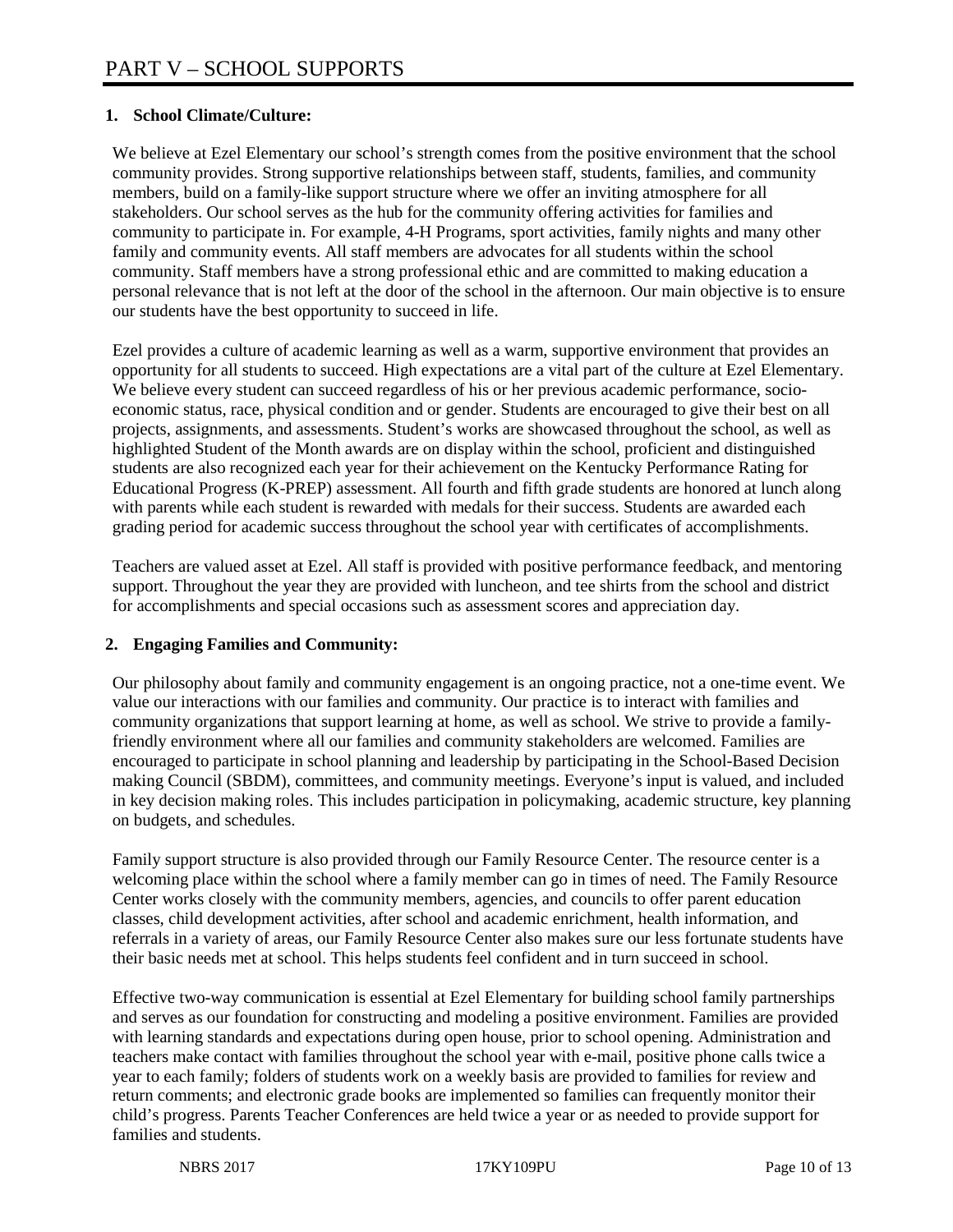We recognize as Ezel Elementary strives to maintain our path of success as a high achieving school, we must recognize and value the contributions that all stakeholders have invested within our school and students to educate the whole child.

#### **3. Professional Development:**

Professional Development is an important focus at Ezel Elementary. Our continued high levels of student achievement are accomplished through high-quality professional development. Teachers are required to complete twenty-four hours of high-quality professional development each year. However, teachers and the administrator alike, continually seek out new strategies to deepen content knowledge of academic standards. Teachers participate in school level and district wide professional development ranging from a variety of topics. Student achievement is continuously analyzed with embedded and ongoing Professional Learning Communities. Teachers value this time to collaborate and share new ideas.

Once our data is analyzed, solutions to meet the needs of our school are addressed through professional development activities. All ongoing professional development is evaluated through the implementation of solutions, continuing with adjustments if needed. Specific topics of professional development are addressed through needs assessment and school data, including addressing weak areas within the curriculum and new standards that need to be implemented.

All professional development activities are aligned with our School Improvement Plan, as well as school and district goals and state standards. Our focus for professional development is centered on job-embedded opportunities to learn new teaching strategies. Examples of professional development opportunities are, collaboration through Professional Learning Communities and providing feedback. Teachers work with teaching partners and coaches to plan and execute lessons and strategies. Teachers and the administrator meet to analyze student's formative, and summative assessment results and to develop a continuous plan that is intended to improve student learning.

Professional development workshops are also provided through instructional facilitators. Our district provides a two-way summer session for teachers and administrators to promote activities that meet individual professional learning needs and interests of each participant.

#### **4. School Leadership:**

The leadership at Ezel Elementary is comprised of the School-Based Decision Making Council (SBDM), faculty members and the principal. Our SBDM Council meets monthly to create school policies, analyze data and other forms of assessment resulting in data driven decisions about curriculum and instruction, scheduling, special programming, staff needs and resource allocations. Ezel's school leadership structure continually addresses the reduction of barriers to student learning and works toward keeping our school on track to proficiency.

The principal has a strong working relationship with students, staff, parents and community. She understands the strengths and needs of the school and takes responsibility for providing a high-quality education for all students and our school achievement. The principal is highly visible and active in the classroom everyday, therefore establishing a close connection with all students both on a personal and academic level. If a student is having trouble learning she takes the responsibility to figure out why.

Our principal takes the lead on planning and supporting instruction within the school, she ensures instruction is delivered by high quality teachers in accordance with teaching state standards. She purposefully conducts continuous informal observations and provides feedback to teachers on effectiveness of instructional practices. Weekly lesson plans are required and reviewed by the principal to ensure that learning goals are aligned and congruent with state standards and expectations of the school. All components including clear learning goals, learning styles, congruent activities with formative and summative assessments, and modifications are critiqued for effectiveness.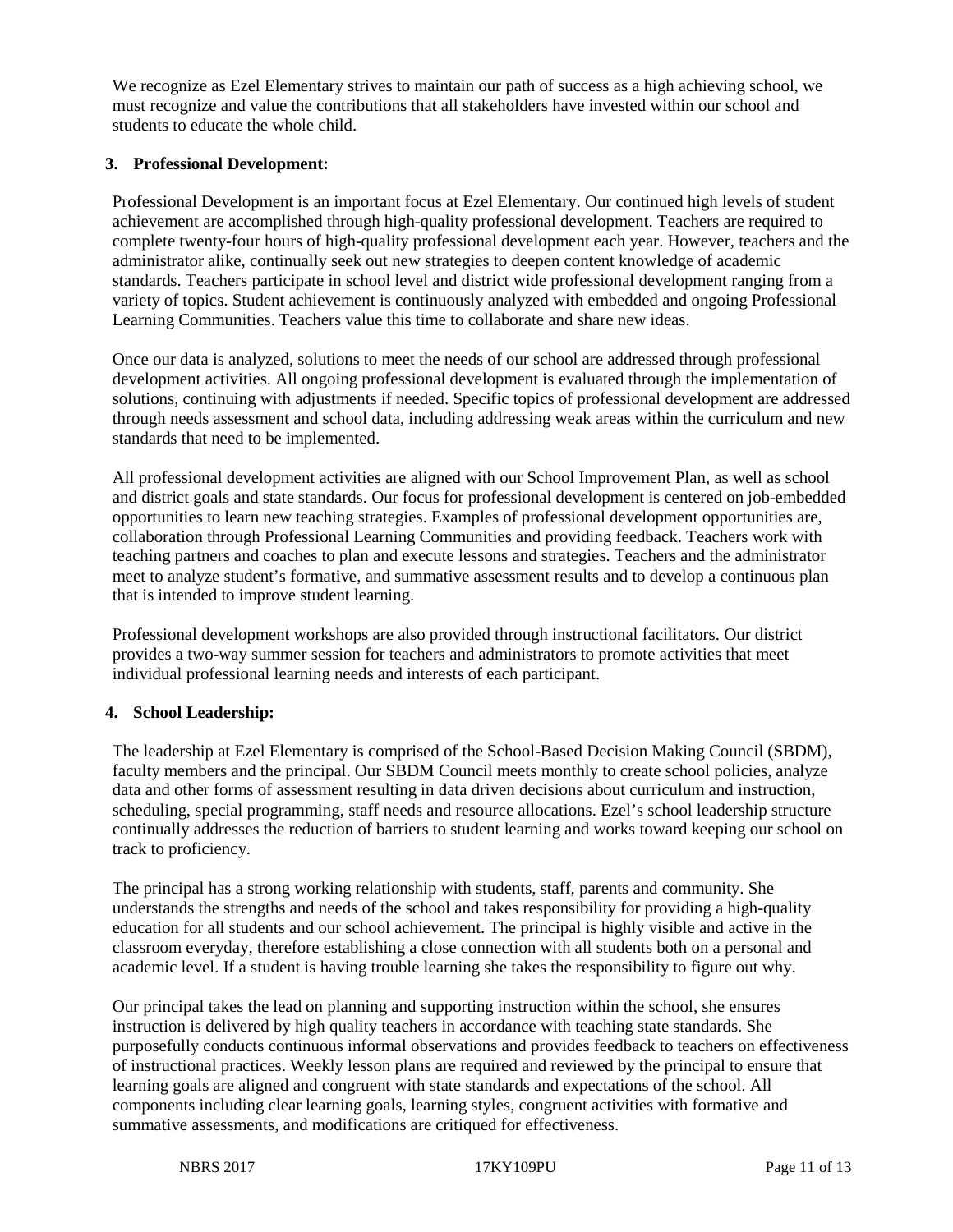Our principal leads teachers through analyzing student's data. Consistently evaluates what is working and what is not. She understands what school data says about student learning and that information is used to work with teachers to set goals for both students, and teachers to improve instruction. The focus of our school leadership is to have a clear mission for the school, identify those goals and communicate those goals in a way that all stakeholders can understand for school success.